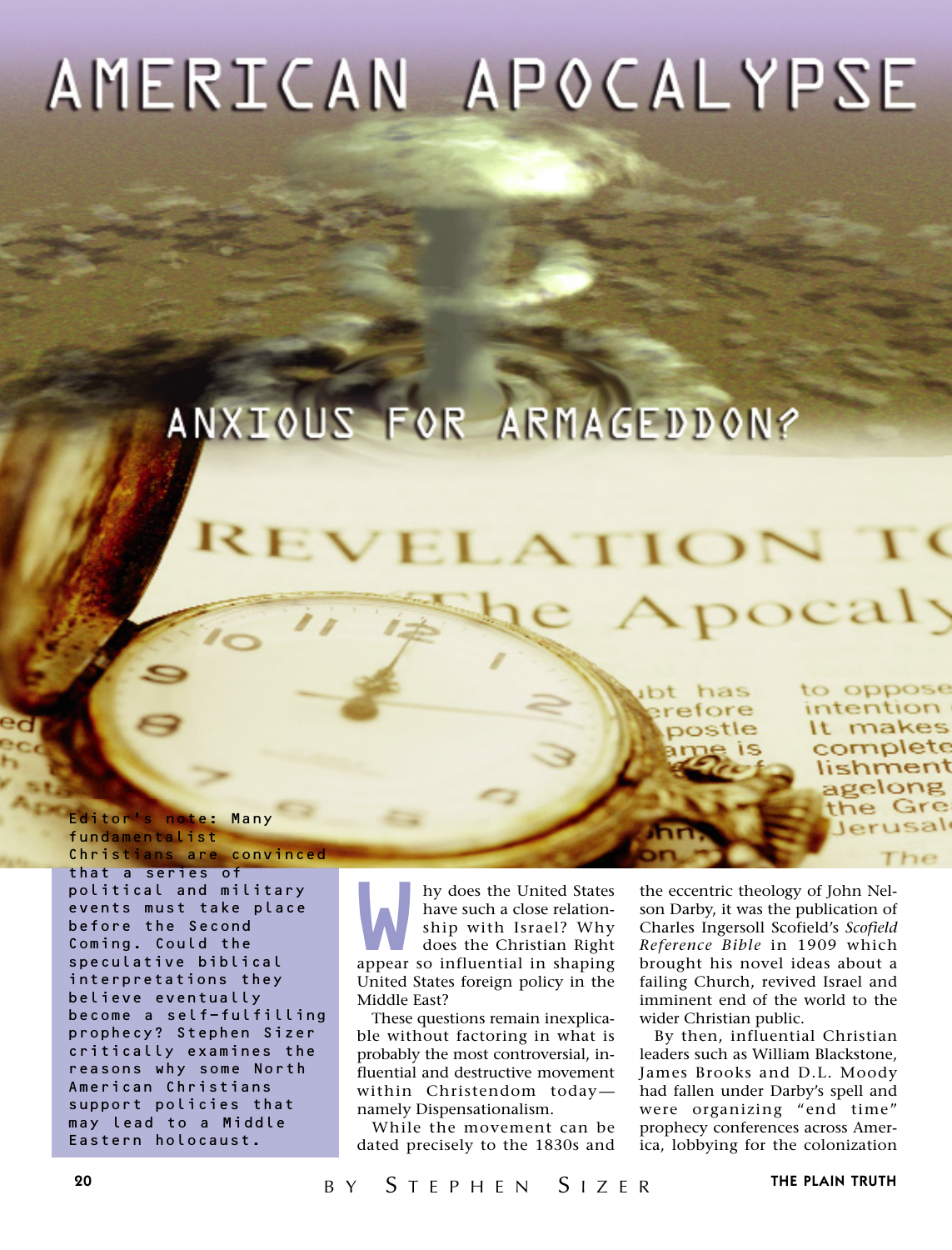of Palestine by the Jews and the rebuilding of the Jewish Temple.

## **1. Dispensationalism Defined: The Seven Dispensations**

The proof text of Dispensationalism is the King James translation of 2 Timothy 2:15, in which the Apostle Paul calls upon Timothy to …*rightly divide the word of truth*. Scofield took this as the title for his first book which is a defense of this novel way of *dividing* Scripture into discrete dispensations.1

Following Darby and Scofield, dispensationalists claim evidence in Scripture of seven distinct dispensations during which mankind has been tested in respect of specific revelation as to the will of God. In each, mankind, including in the sixth dispensation, the church, has failed. These dispensations began with Creation and will end, it is claimed, in an exclusive Jewish kingdom on earth.

These dispensations are seen by proponents as *providing us with a chronological map to guide us*,2 leading the more fundamentalist to insist that the world is about to end.3 Scofield claimed his scheme was natural and self evident in Scripture,

*...there is a beautiful system in this gradualness of unfolding. The past is seen to fall into periods, marked off by distinct limits, and distinguishable period from period by something peculiar to each. Thus it comes to be understood that there is a doctrine of Ages or Dispensations in the Bible.*4

Scofield's rigid adherence to these dispensations required him to make some novel assertions to ensure consistency. In his introduction to the Gospels, Scofield artificially imposes stark divisions before and after Calvary which lead him to the amazing assertions that, *The mission of Jesus was, pri-*

FOLLOWING DARBY AND SCOFIELD, DISPENSATIONALISTS CLAIM EVIDENCE IN SCRIPTURE OF SEVEN DISTINCT DISPENSATIONS DURING WHICH MANKIND HAS BEEN TESTED.... THESE DISPENSATIONS BEGAN WITH CREATION AND WILL END, IT IS CLAIMED, IN AN EXCLUSIVE JEWISH KINGDOM ON EARTH.... SCOFIELD'S RIGID ADHERENCE TO THESE DISPENSATIONS REQUIRED HIM TO MAKE SOME NOVEL ASSERTIONS TO ENSURE CONSISTENCY.

*marily, to the Jews... The Sermon on the Mount is law, not grace... the doctrines of Grace are to be sought in the Epistles not in the Gospels.*5 Strangely, Scofield ignores the one division that is self evident between the Old and New Covenants. Mark 1:1 categorically states, *The beginning of the Gospel of Jesus Christ.* Scofield imposed divisions that do not exist in Scripture and ignored those that do.

#### **2. The Dispensationalist Distinction Between Israel and the Church**

Darby and Scofield taught that God has two separate but parallel means of working, one through the Church, the other through Israel. Darby regarded the Church as merely one more dispensation that had failed like the previous five. As Scofield elaborated, *Comparing then, what is said in Scripture concerning Israel and the Church, we find that in origin, calling, promise, worship, principles of conduct and future destiny all is contrast.*6

Lewis Sperry Chafer, the founder of Dallas Theological Seminary, elaborates further on this dichotomy between Israel and the Church:

*The dispensationalist believes that throughout the ages God is pursuing two distinct purposes: One related to the earth with earthly people and earthly objectives involved which is Judaism; while the other is related to heaven with heavenly people and heavenly objectives involved, which is Christianity.*7

## **3. Dispensationalism's Literalistic Hermeneutic**

Dispensationalism and its prodigy, Christian Zionism, is based on a

particular way of reading the Bible in which all Scripture, and especially the prophetic, must always be interpreted literally. Scofield, who popularized and synthesized Darby's theology, also taught, *Not one instance exists of a "spiritual" or figurative fulfilment of prophecy... Jerusalem is always Jerusalem, Israel is always Israel, Zion is always Zion... Prophecies may never be spiritualised, but are always literal.*8

Consequently, dispensationalists hold that the promises made to Abraham and through him to Israel, although postponed during the church age, are nevertheless eternal and unconditional and therefore await future fulfillment.

So, for example, it is an article of normative dispensational belief that all Israel will be literally saved; that the boundaries of the land will be from Egypt to Iraq; and that Jesus Christ will return to a theocratic Jewish kingdom centered on Jerusalem. In such a scheme the church on earth is relegated to the status of a parenthesis9 a *Plan B for the Church*,10 *...a sort of footnote or sidetrack in contrast to God's main mission to save ethnic, national Israel.*11 Or as Gilbert Bilezikian has suggested, the church becomes the concubine rather than the bride of Christ.12

## **4. The Popularity and Diversity Within Dispensationalism**

Today Dispensationalism continues to dominate American evangelicalism and fundamentalism. R. C. Sproul concedes that Dispensationalism is now *...a theological system*

## The Seven Dispensations

| Name       | Scripture                                   | Responsibilities Judgment(s) |                   |
|------------|---------------------------------------------|------------------------------|-------------------|
| Innocence  | Genesis $1:3-3:6$                           | Keep garden                  | Curses            |
| Conscience | Genesis $3:7-8:14$                          | Do good                      | Flood             |
|            | Human Government Genesis 8:15-11:9          | Fill earth                   | Forced scattering |
| Promise    | Genesis 11:10-Exodus 18:27                  | Stay in Promised Land        | Egyptian bondage  |
| Mosaic Law | Exodus $19:1 -$ John $14:3$                 | Keep the Law                 | Captivities       |
| Church     | Acts 2:1-Revelation 19:21 Believe in Christ |                              | Death             |
| Kingdom    | Revelation $20:1-15$                        | Believe and obey             | Death             |
|            |                                             |                              |                   |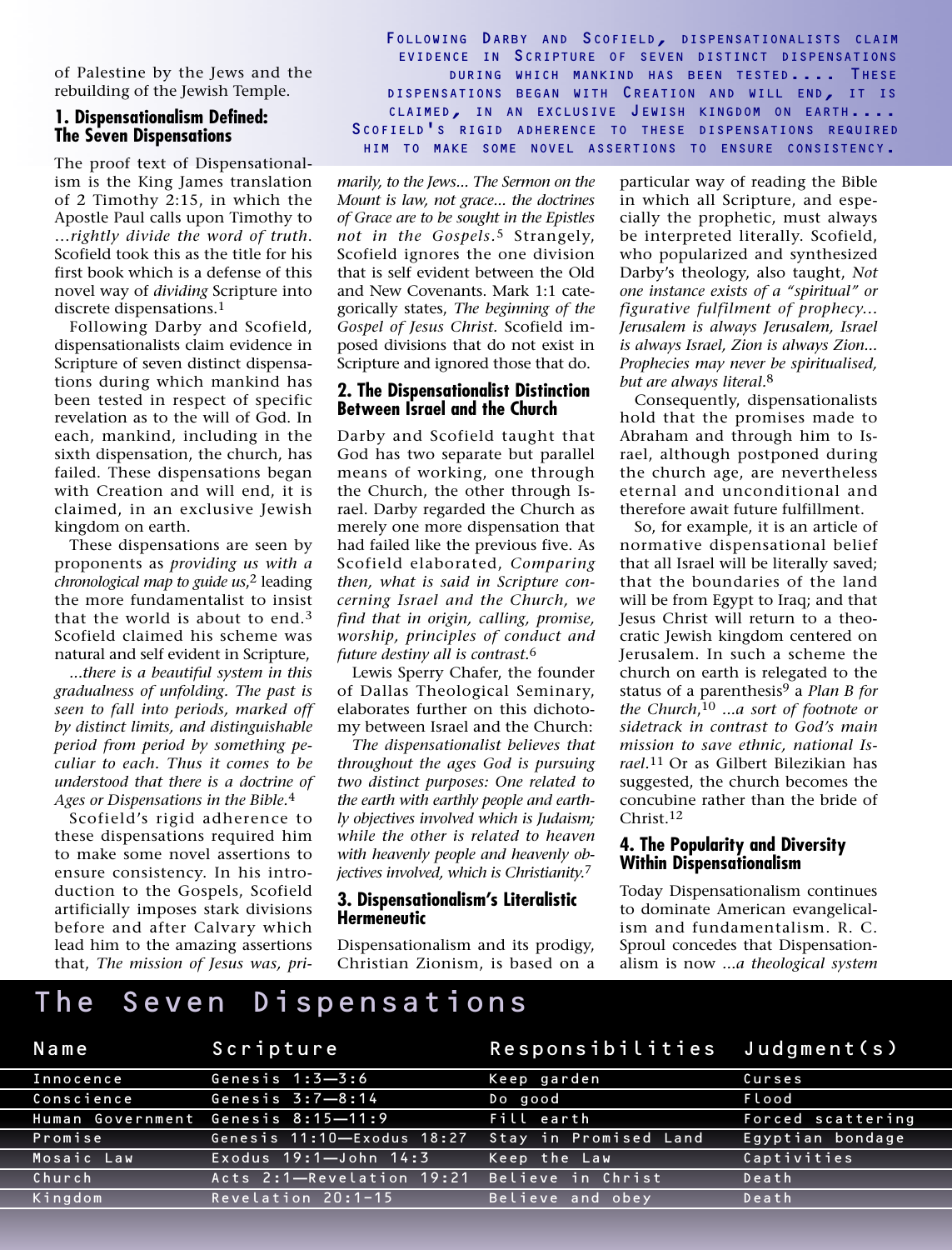**Crucial to the dispensationalist reading of biblical prophecy is the conviction that the period of tribulation is imminent along with the secret rapture of the church and the rebuilding of the Jewish Temple on the Temple Mount.**

**Cyrus Scofield John Nelson Darby**

**These events are also seen as the trigger for the start of the war of Armageddon in which**

**large numbers of Jews will suffer and die. This is why Christian leaders are so zealous to ensure that U.S. foreign policy continues to be dictated by the interests of Israel without regard for the consequences in terms of Islamic reaction.** 

*that in all probability is the majority report among current American evangelicals.*13 Advocates include Jerry Falwell, Jim Bakker, Jimmy Swaggart and Billy Graham as well as some of the most popular Christian writers such as John Walvoord, Charles Dyer, Hal Lindsey and Tim LaHaye.

A new generation of younger dispensationalists among the faculty of Dallas Theological Seminary have attempted to redefine their movement as *progressive dispensationalism.*14 They distance themselves from what they regard as the "naïveté" of the founder's vision, distinguishing the traditional dispensationalism of Lewis Sperry Chafer and Charles Ryrie from *Scofieldism*, as well as from *the popular apocalyptism of Lindseyism*.15 They also regard themselves as *less land centered and less future centered*.

Following Darby and Scofield's literal hermeneutic and rigid distinction between Israel and the church, most contemporary dispensationalists nevertheless still regard the founding of the State of Israel as evidence of divine intervention, that the Jews remain God's *chosen people* and that the war of Armageddon is just round the corner.

## **5. Dispensationalism and Apocalyptic Zionism**

Crucial to the dispensationalist reading of biblical prophecy is the

conviction that the period of tribulation is imminent along with the secret rapture of the Church and the rebuilding of the Jewish Temple on the Temple Mount. For dispensationalists, these events will signal the return of the Lord to restore the Kingdom to Israel centered on Jerusalem. These events are also seen as the trigger for the start of the war of Armageddon in which large numbers of Jews will suffer and die.

This is why Christian leaders are so zealous to ensure that U.S. foreign policy continues to be dictated by the interests of Israel without regard for the consequences in terms of Islamic reaction. The belief that biblical prophecy dictates the futility of peace treaties between Israel and her neighbors and that God will continue to bless America as long as America cares for the Jews is not only naïve but deeply destructive to U.S. interests in the world.

As Gary DeMar observed: *Convinced that a nuclear Armageddon is an inevitable event within the divine scheme of things, many evangelical dispensationalists have committed themselves to a course for Israel that, by their own admission, will lead directly to a holocaust indescribably more savage and widespread than any vision of carnage that could have generated in Adolf Hitler's criminal mind.*16

Karen Armstrong is not alone in tracing the pervading legacy of the Crusades on the contemporary Middle East, claiming dispensationalists *have returned to a classical and extreme religious crusading*.17 They are literally *Forcing God's Hand*18 and *Anxious for Armageddon.*19

## **6. A Critique of Dispensationalism**

Dispensationalism and its prodigy, Christian Zionism, was born within British evangelicalism in the 19th century and has become institutionalized into mainstream American evangelicalism in the 20th and 21st centuries. While there is a commitment by some dispensational organizations to evangelize Jewish people, many evangelicals equate their faith with Zionism, becoming apologists for the State of Israel while ignoring the plight of the Palestinians.

Increasingly, Dispensational Christian Zionism is being perceived as a deviant heresy which is subservient to the political agenda of the State of Israel. In August 2006, for example, the leaders of the historic churches in Jerusalem issued the Jerusalem Declaration on Christian Zionism. It included the following:

*Christian Zionism is a modern theological and political movement that embraces the most extreme ideological positions of Zionism, thereby*